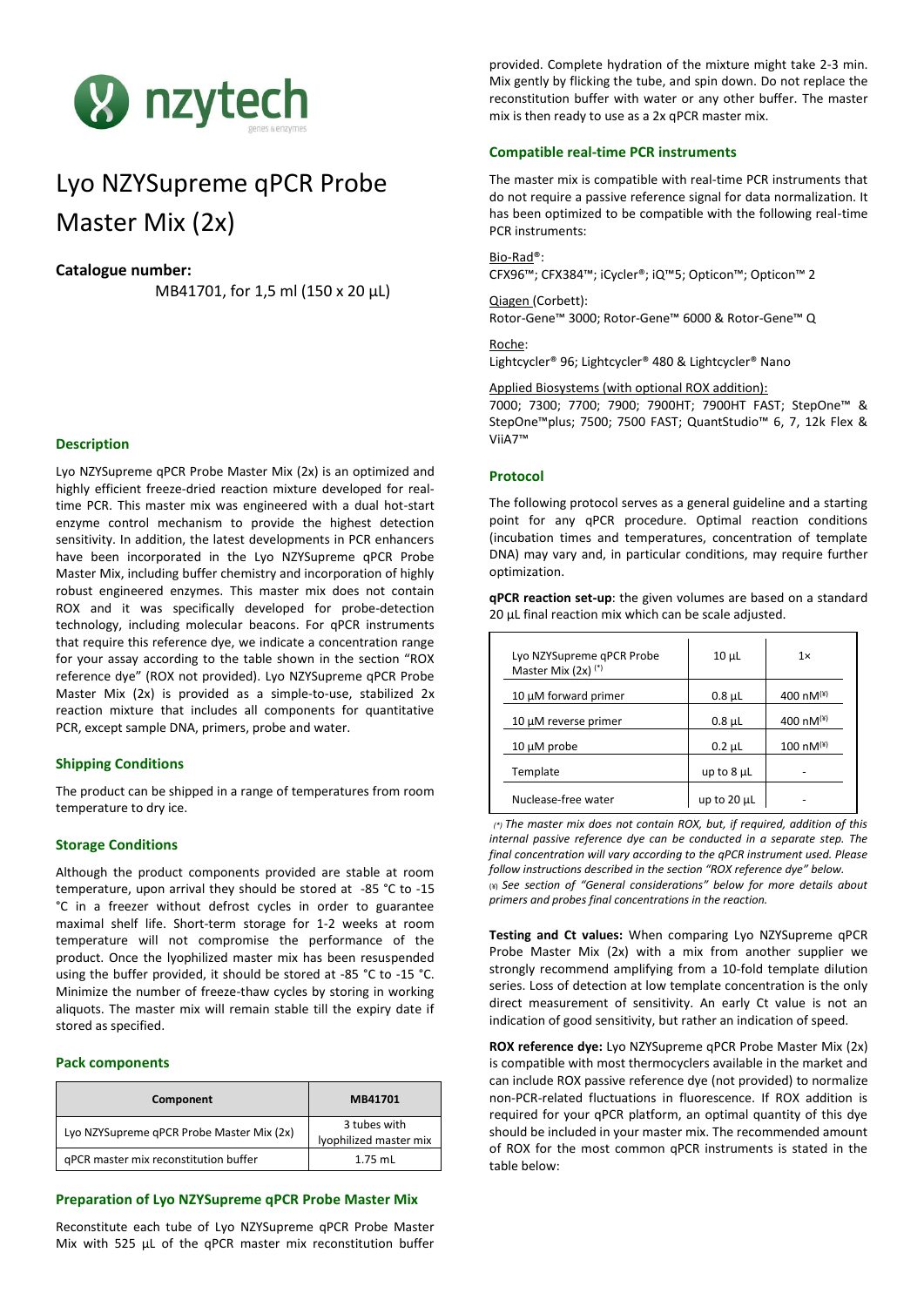| qPCR instrument                                                                         | <b>Volume of ROX</b><br>per 525 µL of 2x<br>master mix $(2x)^{(*)}$ |
|-----------------------------------------------------------------------------------------|---------------------------------------------------------------------|
| Applied Biosystems: 7000/7300/7700/7900/<br>7900HT/7900HT FAST/StepOne™/ StepOne™plus   | 10-15 µL                                                            |
|                                                                                         | (500-725 nM)                                                        |
| Applied Biosystems: 7500/7500FAST/                                                      | $1-2$ $\mu$ L                                                       |
| QuantStudio <sup>™</sup> 5, 6, 7, 12k Flex/ViiA7 <sup>™</sup>                           | $(50-100 \text{ nM})$                                               |
| Bio-Rad®: CFX96™/CFX384™/iCycler®/iQ™5/                                                 |                                                                     |
| Opticon <sup>™</sup> / Opticon <sup>™</sup> 2<br>Qiagen: Rotor-Gene™ 3000/6000/Q<br>441 | Not required                                                        |

<sup>(\*)</sup> For different volumes please scale-up or scale-down the volume of ROX *accordingly. Please notice that ROX is not provided by NZYTech.*

# **Suggested thermal cycling conditions**

Lyo NZYSupreme qPCR Probe Master Mix (2x) was optimized for the amplification of DNA fragments up to 200 bp under different real-time PCR cycling conditions. The table below displays a standard set-up optimized on a number of platforms. However, these conditions may be adapted to suit different machinespecific protocols.

| Cycles | Temp.  | Time                 | <b>Notes</b>          |
|--------|--------|----------------------|-----------------------|
|        | *95 °C | $*2-5$ min           | Polymerase activation |
| 40     | 95 °C  | 5 sec                | Denaturation          |
|        | 60 °C  | $**30$ sec $-50$ sec | Annealing/Extension   |

*\* 2 min for cDNA, up to 3 or 5 min for genomic DNA.*

*\*\* Up to 50 s may be necessary for multiplexing with more than two probes.*

# **General considerations**

In order to prevent any DNA contamination, we recommend that users have independent areas for reaction set-up, PCR amplification and any post-PCR gel analysis. It is essential that any tubes containing amplified PCR product are not opened in the PCR set-up area.

**Primers and probe**: these guidelines refer to the design and set-up of TaqMan probe-based PCR. Please refer to the relevant literature when using other probe types. The specific amplification, yield and overall efficiency of any real-time PCR can be critically affected by the sequence and concentration of the probes and primers, as well as by the amplicon length. We strongly recommend taking the following points into consideration when designing and running your real-time PCR experiment:

- Primers should a melting temperature  $(T_m)$  of approximately 60°C. The probe  $T_m$  should be approximately 10 °C higher than that of the primers
- The fragment should be between 80-200 bp length and not superior to 300 bp
- Final primer concentration of 400 nM is suitable for most probe-based reactions. However, to determine the optimal concentration we recommend titrating in the range 0.2-1 μM. The forward and reverse primers concentration should be equimolar
- A final probe concentration of 100 nM is suitable for most applications; we recommend that the final probe concentration is at least two-fold lower than the primer concentration; to determine the optimal concentration we recommend titrating in the range 0.1-0.25 μM;
- For multiplex qPCR, probe concentrations in excess of 100 nM can result in cross channel fluorescence.

**Template:** It is important that the DNA template is purified and concentrated according to conventional nucleic acid clean up procedures. In addition, templates must be devoid of any contaminating PCR inhibitors (e.g., EDTA). The recommended amount of template for PCR is dependent upon the type of DNA used. Please consider the following points when using genomic DNA or cDNA templates:

- **Genomic DNA:** use up to 1 µg of genomic DNA in a single PCR. We recommend using NZY Tissue gDNA Isolation kit (Cat. No. MB135) for high yield and purity from both prokaryotic and eukaryotic sources.
- **cDNA:** the optimal amount of cDNA to use in a single PCR depends upon the copy number of the target gene; we suggest using 100 ng cDNA per reaction. However, this amount may be adjusted to a more appropriate concentration. We suggest using NZY First-Strand cDNA Synthesis Kit (Cat. No. MB125) for reverse transcription of purified RNA. To obtain high yield of highly purified RNA we suggest using NZY Total RNA Isolation Kit (Cat. No. MB134).

**MgCl<sub>2</sub>**: It is not necessary to supplement the mix with MgCl<sub>2</sub> as Lyo NZYSupreme qPCR Probe Master Mix (2x) already contains an optimized concentration of MgCl<sub>2</sub>.

**PCR controls:** The reliability of the data may be affected by the presence of contaminating DNA. It is strongly recommended to include a no-template control reaction in the qPCR design, replacing template DNA/cDNA with nuclease-free PCR-grade water (DEPC-treated Water, Cat. No. MB43701). When performing a two-step RT-PCR, set up a no-RT control as well as a no-template control for the PCR.

#### **Quality control assays**

#### **Genomic DNA contamination**

The product must comply with internal standards of DNA contamination as evaluated through real-time qPCR.

#### **Nuclease assays**

To test for DNase contamination, 0.2-0.3 μg of pNZY28 plasmid DNA are incubated with the master mix for 14-16 h at 37 °C. To test for RNase contamination, 1 μg of RNA is incubated with the master mix for 1 h at 37 °C. Following incubation, the nucleic acids are visualized on a GreenSafe-stained agarose gel. There must be no visible nicking or cutting of the nucleic acids.

#### **Functional assay**

Lyo NZYSupreme qPCR Probe Master Mix is extensively tested for activity, processivity, efficiency, sensitivity and heat activation.

*V2202*